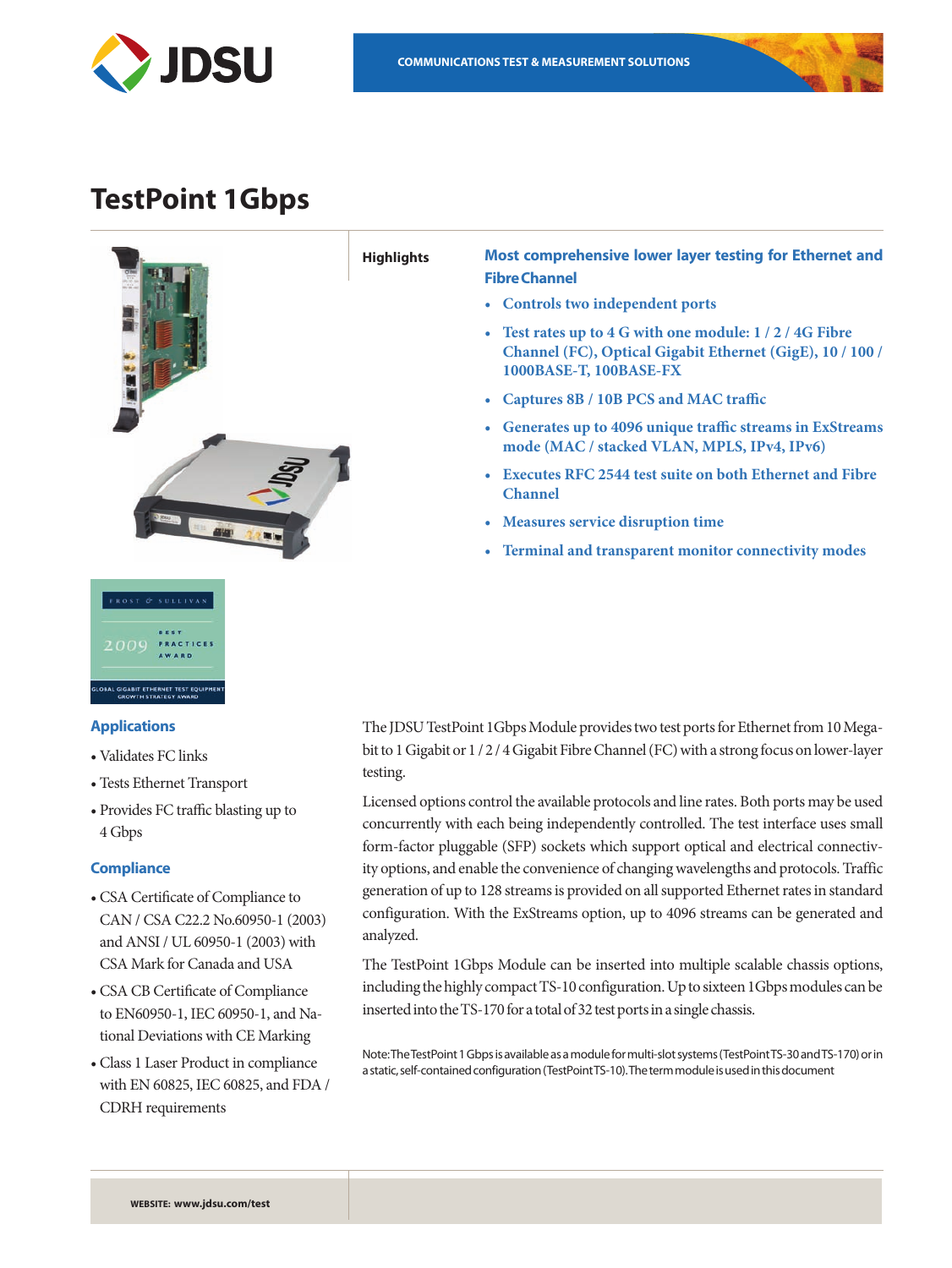

# 2

# **INTERFACE SPECIFICATIONS**

Terminal: Source and sink traffic

Transparent monitor: Transparently monitors and retransmits unaltered

| <b>Optical / electrical SFP</b>                                                              |            |                                                  |                                               |
|----------------------------------------------------------------------------------------------|------------|--------------------------------------------------|-----------------------------------------------|
| <b>Optical connector</b>                                                                     | LC         | LC                                               | LC                                            |
| Wavelength                                                                                   | 850 nm     | 1310 nm                                          | 1550 nm                                       |
| Optical output power (Rx power read) -9.5 to -2.5 dBm Up to -3 dBm<br>Optical overload (min) | 0 dBm      | 0 dBm                                            | -5 to 0 dBm<br>0 dBm                          |
| Sensitivity (min)                                                                            |            | $-18(4G)$ ; $-21(2G)$ ; $-23dBm$                 |                                               |
|                                                                                              |            | $-22(1G)$ dBm                                    |                                               |
| <b>Electrical connector</b>                                                                  |            | RJ45; supports full-duplex 10BASE-T, 100BASE-TX, |                                               |
|                                                                                              | 1000BASE-T |                                                  |                                               |
| <b>Differential electrical SFP</b>                                                           |            |                                                  |                                               |
| <b>Connector</b>                                                                             |            |                                                  |                                               |
| Impedance single-ended                                                                       |            |                                                  | 50 Ohm                                        |
| Cable length                                                                                 |            |                                                  | 14 inches                                     |
| Type<br><b>Transmitter</b>                                                                   |            |                                                  | SMA                                           |
| Minimum single-ended amplitude                                                               |            |                                                  | 265 mV                                        |
| Maximum single-ended amplitude                                                               |            |                                                  | 800 mV                                        |
| <b>Receiver</b>                                                                              |            |                                                  |                                               |
| Sensitivity with PRBS23 @BER10-12                                                            |            |                                                  | 150 mV                                        |
| (single-ended peak-to-peak)                                                                  |            |                                                  |                                               |
| Clock output                                                                                 |            |                                                  |                                               |
| <b>Output level</b>                                                                          |            |                                                  | <b>LVPECL signal, AC coupled</b>              |
| Connector                                                                                    |            |                                                  | SMA / 50 0hm                                  |
| <b>Management ports</b>                                                                      |            |                                                  |                                               |
| 10/100Base-T LAN (Ethernet)                                                                  |            |                                                  | via RJ45<br>via RJ12 into RS-232 serial cable |
| Operator port                                                                                |            |                                                  |                                               |
| <b>LAN management port</b>                                                                   |            |                                                  |                                               |
| Supports simple network time protocol (SNTP) configurable for static IP address or DHCP      |            |                                                  |                                               |
| <b>OPTICAL</b>                                                                               |            |                                                  |                                               |
| Receive power measurement                                                                    |            |                                                  |                                               |
| Transmit laser on / off                                                                      |            |                                                  |                                               |
|                                                                                              |            |                                                  |                                               |
| SFP information display                                                                      |            |                                                  |                                               |
| <b>LINE RATES</b>                                                                            |            |                                                  |                                               |
|                                                                                              |            |                                                  |                                               |
| 10/100/1000 Mbps (BASE-T)                                                                    |            |                                                  |                                               |
| 125 Mbps (100BASE-FX)                                                                        |            |                                                  |                                               |
| 1.0625 Gbps (1GFC)                                                                           |            |                                                  |                                               |
| 1.25 Gbps (Optical GigE)                                                                     |            |                                                  |                                               |
| 2.125 Gbps (2GFC)                                                                            |            |                                                  |                                               |
| 4.25 Gbps (4GFC)                                                                             |            |                                                  |                                               |
|                                                                                              |            |                                                  |                                               |
| <b>CLOCKING</b>                                                                              |            |                                                  |                                               |
| Internal $(\pm 4.6$ ppm accuracy)                                                            |            |                                                  |                                               |
| <b>Recovered from line</b>                                                                   |            |                                                  |                                               |
|                                                                                              |            |                                                  |                                               |
| External via group controller: TS-30 / 170                                                   |            |                                                  |                                               |
| Clock rate variations : $\pm$ 110 ppm                                                        |            |                                                  |                                               |
| Clock output                                                                                 |            |                                                  |                                               |
|                                                                                              |            |                                                  |                                               |
| <b>LOGGING</b>                                                                               |            |                                                  |                                               |
| Event log                                                                                    |            |                                                  |                                               |
| Log injections                                                                               |            |                                                  |                                               |
|                                                                                              |            |                                                  |                                               |
| <b>CONNECTIVITY</b>                                                                          |            |                                                  |                                               |

# **APPLICATIONS**

# *Description of the applications:*

Fibre Channel: 1 / 2 / 4GFC

Ethernet: Optical GigE and / or 10 / 100 / 1000BASE-T and / or 100BASE-FX

Applications are switchable between FC and Ethernet; however, both ports run either FC or Ethernet

# **FIBRE CHANNEL**

This covers 1 / 2 / 4GFC point-to-point.

Used for BERT testing at the FC-1 and FC-2 layers. Applies to each port individually or both ports.

## **TRAFFIC SETTINGS**

| <b>Frame Transmission</b> |             |         |    |
|---------------------------|-------------|---------|----|
| Send Mode Continuous      | Frame Count |         | 16 |
| <b>FC Parameters</b>      |             |         |    |
| Class Of Service 3 G      |             |         |    |
| Buffer to Buffer Credits  | 128         | Current |    |
| R RDY Enable              |             |         |    |

| $FC-2$         |                        |
|----------------|------------------------|
| R CTL          | 0x00                   |
| D <sub>D</sub> | 0x000044               |
| CS CTLP        | $0 \times 00$          |
| S ID           | 0x000022               |
| Type           | 0x00                   |
| F CTL          | 0x390000               |
| SEQ ID         | 0x00                   |
| DF CTL         | 0x00                   |
| SEQ CNT        | 0x0000                 |
| OX ID          | 0x0001                 |
| RX ID          | 0x0000                 |
|                | Parameter   0x00000000 |

Send mode: Continuous / burst of frames

Frame size: Range of 12 to 4,104 bytes (multiple of 4, includes SOF & EOF). Size can be: Fixed / incrementing / decrementing / random / user sequence (up to 8)

Transmission rate: Specified as bandwidth (%, Mbps, frames/s) / number of inter frame gap (IFG) bytes (fixed / random / sequence up to 8; range 8 to 65,535 bytes)

FC-2 framing: User can set 24-byte header values

Class support: Class 3

Flow control: Manual buffer-to-buffer credit setting; range 1 to 4,095. Sending of R\_RDY may be enabled / disabled.

Frame payload: PRBS 23 or 31 / 16-byte sequence / pattern invert

## *LINK INITIALIZATION*

Settings: Enable / disable. LF1 / LF2 state force

Reporting: Active sate indicator / LF1 / LF2 / primitive sequence protocol error count / loss of sync count / Link Failure count

# *ERROR INJECTIONS*

PCS sublayer: LOS / running disparity error (single, rates) / 8B / 10B coding error (single, rates) / random bit corruption

FC-1: Misaligned frames (non-multiple of 4 bytes size)

FC-2: CRC (single, rates)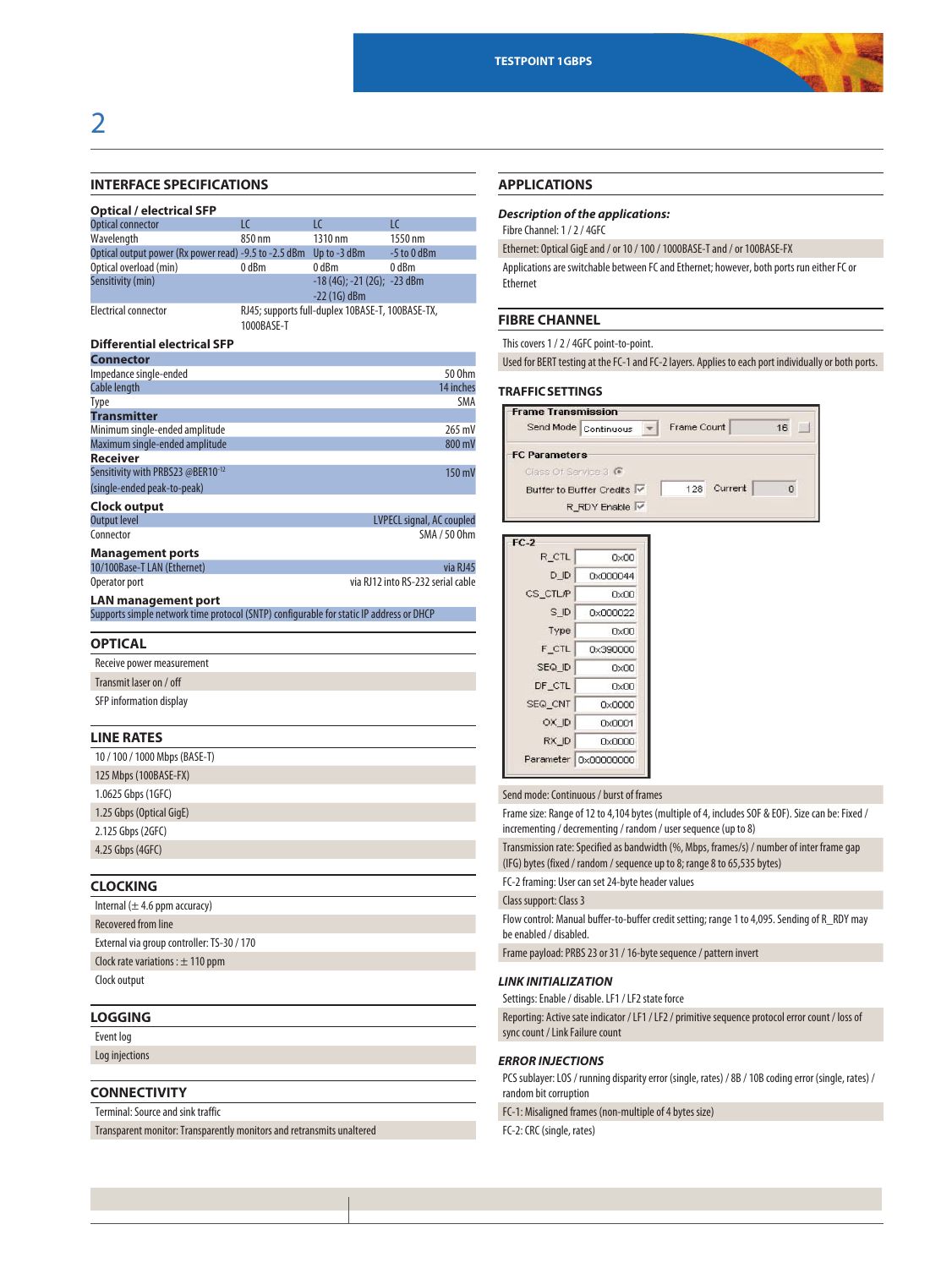



# **ERROR MONITORING**

| PMA                      |     |              |                               |           |              |
|--------------------------|-----|--------------|-------------------------------|-----------|--------------|
| Optical LOS <sup>6</sup> |     |              |                               |           |              |
| PCS                      |     |              |                               |           |              |
| Sync.                    |     |              | <b>Invalid Codes</b>          |           | $\mathbf{a}$ |
|                          |     |              | Invalid Code Ratio            | 0.0000E00 |              |
|                          |     |              | Rurning Disparity Errors      |           | ň            |
|                          |     |              | Running Disperity Error Ratio | 0.0003E00 |              |
|                          |     |              | 3hot IFG                      |           | $\mathbf{0}$ |
| FC-1                     |     |              |                               |           |              |
| BW%                      | 100 |              | <b>BIV Mallsys</b>            | 54'       |              |
|                          |     |              | BW Framesis                   | 43871     |              |
| Frames Cversized         |     | $\theta$     |                               |           |              |
| Frames Urdersized        |     | $\theta$     |                               |           |              |
| Frames Misalianed        |     | $\mathbf{0}$ |                               |           |              |
| $FC-2$                   |     |              |                               |           |              |
| <b>CRC</b> Errors        |     | $\theta$     |                               |           |              |
| CRC Enr Ratio            |     | 0.3000E00    |                               |           |              |

PCS sublayer: LOS / synchronization / running disparity errors / invalid 8B / 10B code groups / short IFGs (adjustable threshold) FC-1: Frames oversized (>2148 bytes) / frames undersized (<36 bytes) / frames misaligned (non-multiple of 4 bytes) FC-2: CRC errors

#### *STATISTICS*

FC-1: Bandwidth (%, Mbps, frames/s) / frame count / octet count / number of R\_RDY

#### *LATENCY AND SEQUENCING*

Sequencing: Frame loss / out-of-order / duplicates. Can inject errors on transmit

Time stamping: Latency (min, max, avg over test period and 0.5 s window) / packet jitter

#### *CAPTURES*

#### Captures 8B / 10B codes Triggers : Manual / sync loss / invalid 8B / 10B code group

/ running disparity error / code group pattern match (up to 6bytes)

# Trigger point: Start / middle / end

Display: Trigger point / 8B / 10B code group and decode (D / K codes and hex)

Size: 8,250,000

File type: Binary / ASCII

## *RFC 2544*

As described under Ethernet

## *TEST REPORT*

Contains FC settings, errors, and statistics

# *TEST PATTERNS*

Transmits CJTPAT, CRPAT and CSPAT

# **ETHERNET**

Description covers optical GigE 10 / 100 / 1000BASE-T, and 100BASE-FX, based on the SFP used. Applies to each port individually or both ports.

#### *TRAFFIC SETTINGS*

Three modes: Single stream, multiple streams (physical ports), and optional multiple streams (logical ports ExStreams)

#### *Single Stream*

Used for BERT testing at PCS, MAC, single / stacked VLAN, and IPv4 layers.



Send mode: Continuous / burst of frames Protocol support: MAC / single stacked VLAN / LLC / SNAP / IPv4. User can set header values. For destination / source MAC address and VLAN IDs, support of single / incrementing value over a range.

#### Frame size: Range of 19 to 65535 bytes. Size can be : Fixed incrementing / decrementing / random / user sequence (up to 8)

Transmission rate: Specified as bandwidth (%, Mbps, frames/s) or number of inter frame gap (IFG) bytes (fixed / random / sequence up to 8; range 8 to 16,777,215 bytes) Frame payload: PRBS23, or 31 / 16-byte sequence / pattern

invert

#### *Multiple Streams*

| Тd | Enable | Frame<br>Length | Frame<br>Courd | <b>VLAN</b><br>VID. | Destination<br><b>Biddress</b>         | Source<br><b>Address</b> | <b>BW %</b><br>Target | BW %<br>Actual |
|----|--------|-----------------|----------------|---------------------|----------------------------------------|--------------------------|-----------------------|----------------|
|    |        | 011             |                |                     | 401401                                 | 20:20:20:20:20:20        | 11.0000               | 10.9270        |
|    | ⊽      | 319             | 10             |                     | 27490:90:90:90:90:91                   | 20:20:20:20:20:21        | 24,0000               | 22,2880        |
|    | ◡      | 552             | $\mathbf{r}$   |                     | 27540-40-40-40-40-42                   | 20:20:20:20:20:22        | 22.0000               | 20.9982        |
|    | ⋼      | 1500            |                |                     | 64040-40-40-40-40-50 20:20:20:20:20:30 |                          | 10,0000               | 0.0934         |
|    | ☞      | 15011           |                |                     | natian an an an an 6+                  | 202020202031             | 10,0000               | 10,0000        |

| Total Target BW % 77.0000 |  | Total Actual BIV % 74.1946 |    |  | Total FPS 164363                     |  |
|---------------------------|--|----------------------------|----|--|--------------------------------------|--|
| Frame Transmission        |  |                            |    |  | <b>All Streams</b>                   |  |
| Send Mode Continuous      |  | <b>Durst Size</b>          | 16 |  | Traffic Mode   mw %<br>Auto-scale BW |  |

Used for traffic simulation and multi-protocol support Maximum number of streams: 128 for physical ports / 4060 for logical ports (ExStreams)

Number of logical ports (ExStreams): User setting to 1, 2, 4, 8, 16 or 32. Per transmit port, up to 4096/[# of logical ports] streams can be defined. Each receive port can detect up to 4096 streams

Send mode: Continuous / burst of frames

Protocol support: MAC / single / stacked VLAN / MPLS / IP4 or IPv6./ TCP / UDP in the case of physical ports streaming. User can set header value per stream.

Frame size: Range of 27 to 9,600 bytes. Size is fixed with a stream.

Transmission rate: BW % / IFG size in bytes / [frame/s]. IFG does not apply to 10 / 100 / 1000BASE-T

Auto-scale BW: Scales bandwidth when total exceeds 100% Frame payload: Fill byte / random / custom (user defined

# byte-by-byte)

Stream signature: Used for receive auto-detection

#### *AUTO-NEGOTIATION*

Different implementation for optical GigE and 10 / 100 / 1000 BASE-T; does not apply to 100BASE-FX.

#### *Optical GigE*

Settings: Enable / disable. Remote fault (offline, link failure, auto-neg error) / pause encoding / operation mode Reporting: Auto-negotiation complete indicator. Remote fault (offline, link failure, auto-neg error) Capture: Using 8B / 10B capture

#### *10 / 100 / 1000BASE-T*

|                  | Actual Rate   1000Base-T          | Full Duplex |
|------------------|-----------------------------------|-------------|
| Auto Negotiation |                                   |             |
|                  | Rate 1000Base-T                   |             |
|                  | Enable $\overline{\vee}$ Complete | Restart     |

Setting: Enable / disable. Full duplex only. Rate to negotiate / pause encoding

Reporting: Auto-negotiation complete indicator

#### *CONTROL PLANE*

Pause frames: Single / continuous with interval. Pause timer. Receiver throttles.

ARP:

ARP request sent for each unique destination IP address; Timeout, Retry Period and Count support ARP Reply sent on port MAC address match Gateway and Subnet Mask Settings

#### *PING*

Send mode: Continuous / packet count Transmission period: 1,000 to 4,294,967,295 ms Protocol support: IPv4 with no VLAN / single or stacked VLAN Data size: 0 to 9554 bytes Replies: Issued on port IP address match

#### *ERROR INJECTIONS*

PCS / PMA Sublayer: Optical GigE: LOS / running disparity error (single, rates) / [8B / 10B coding error (single, rates) ] / random bit corruption (single, rates)

10BASE-FX: LOS / sync far end fault / invalid code

MAC sublayer: Short preamble (single stream) / long preambles (single stream) / CRC (single, rates in single stream; per stream in multiple streams)

## *ERROR MONITORING*

| PCS                   |           |                     |                               |           |                |
|-----------------------|-----------|---------------------|-------------------------------|-----------|----------------|
| Sync                  |           |                     | <b>Invalid Codes</b>          |           | 3              |
| Auto Neg Complete     |           | Involid Code Rotio  |                               | 0.000000  |                |
| R" Offline            |           |                     | Running Disparity Errors      |           | J.             |
| <b>Rt Link Falure</b> |           |                     | Running Disparity Error Ratio | 0.000E10  |                |
| RF Auto Neg From      |           |                     |                               |           |                |
| MAC                   |           |                     |                               |           |                |
| D/V%                  | 100       |                     | D/v Mailsas                   | 000.      |                |
|                       |           |                     | <b>B/VFrames/s</b>            | 119715    |                |
| Frames Ton Long       |           | c                   | Jabhers                       |           | Þ              |
| Framce Undersized     |           | C.                  | Fregmants                     |           | $\overline{1}$ |
| Irrange Length Errs   |           | c                   | CRC Friums                    |           | $\overline{1}$ |
| Short IFG             |           | r                   | <b>CRC</b> Err Ratio          | 0.0000ED0 |                |
| Short Preambles       |           | r                   | Frames Errored                |           | $\overline{ }$ |
| Long Preambles        |           | Ü.                  | Frame Loss                    |           | J              |
| <b>IP V4</b>          |           |                     |                               |           |                |
| Checksum Errors       |           | c                   |                               |           |                |
| Paylond               |           |                     |                               |           |                |
| Byto Count            | 300072570 | Syno <sup>(B)</sup> |                               |           |                |
| <b>Bi</b> Errurs      | $\theta$  |                     |                               |           |                |

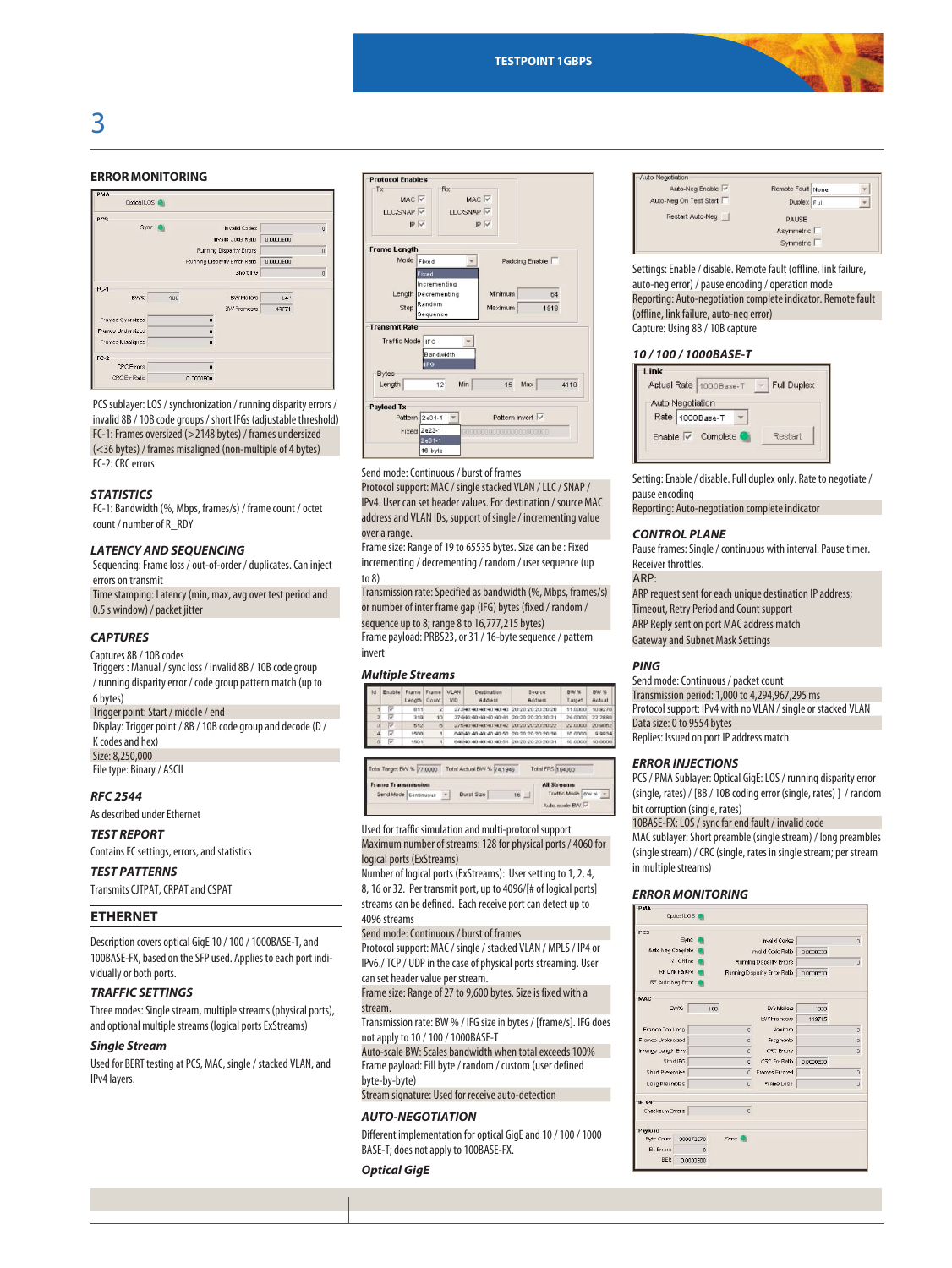

PCS / PMA sublayer: Optical GigE: LOS / PCS synchronization / running disparity errors / invalid 8B / 10B code groups 100BASE-FX: LOS / sync / far end fault / invalid codes MAC sublayer: Frames too long (>jumbo) / jabbers / undersized / fragments / CRC errors / in-range length errors (802.3 frames) / short IFGs (adjustable threshold, does not apply to 10 / 100 / 1000BASE-T)

IPv4: Checksum errors (single stream)

#### *STATISTICS*

4

MAC: Bandwidth (%, Mbps, frames/s) / frame count / octet count / unicast frames / multicast frames / broadcast frames / [single / stacked VLAN tagged frames] / number of pause frames / ARP frames / MPLS tagged frames / frame length bins (including jumbo) / CRC counts (total and length bins) / short preamble count / long preamble count

MPLS : Frame count

IPv4: Packet count / ICMP packets

IPv6: Packet Count / ICMP packets

Per stream statistics: Valid frames / valid bytes / frame rate (fps) / BW in % / BW in Mbps / MAC CRC error count / frames lost (count / ratio) / frames duplicated / frames out of order

| 胜    | Go To | Sixt ID<br>Stream <sub>ID</sub><br>9.1 | Go<br>13              |       |             |        |
|------|-------|----------------------------------------|-----------------------|-------|-------------|--------|
| Slet | 1d    | Valid<br>Frames                        | Valid<br><b>Dytes</b> | FPS   | <b>BW %</b> | Mbps   |
| 9.1  |       | 6050375                                | 1640288500            | 32074 | 0.6559      | 65,699 |
| 9.1  |       | 1390076                                | 1230047702            | 6414  | 0.4690      | 46.800 |
| 9.1  |       | 4170231                                | 1703100330            | 19243 | 0.6929      | 69.276 |
| 9.1  | в     | 1390078                                | 1099821152            | 6414  | 0.4126      | 41.250 |
| 9.1  | ø     | 4170240                                | 1701457020            | 10244 | 0.6590      | 65.894 |
| Q, 1 | y     | 1390081                                | 1052291317            | 6414  | 0.3900      | 39.872 |
| 9.1  | 8     | 2780164                                | 1818227255            | 12828 | 0.6918      | 09.173 |
| 9.1  | ø     | 1300083                                | 1052000630            | 6414  | 0.0943      | 69,430 |
| 9.1  | 10    | 2780170                                | 1901636280            | 12829 | 0.7226      | 72.258 |
| 9.1  | 11    | 2780172                                | 1623620448            | 12828 | 0.6100      | 61.989 |
| 9.1  | 12    | 2780174                                | 1720927706            | 12828 | 0.0559      | 05.581 |
| 9.1  | 13    | 13900880                               | 1751510880            | 64144 | 0.7493      | 74,920 |

In logical ports multiple streams (ExStreams), a linked error summary is provided

#### **LATENCY AND SEQUENCING**

In single-stream mode Inject SN Error Lost Extra Burst Count  $\overline{1}$   $\Box$ Benchmark Frames 8915158 Rx Benchmark Frames 8923825 Secuence Numbering Frames Lost Frames Lost Ratio  $\boxed{0.0000E00}$ Frames Duplicated Frames Out of Order Gaps In Sequence Latency Current  $(\mu s)$ Since Test Start (Js) Average Latency  $0.1$  $0.1$ Minimum Latency  $0.1$  $0.1$ Maximum Latency  $0.1$  $0.1$ Average Jitte  $0.0\,$  $0.0$ Maximum Jitter  $0.0\,$  $0.0\,$ 

Sequencing: Frame loss / out-of-order / duplicates. Can inject errors on transmit

Time stamping: Latency (min, max, avg over test period and 0.5 s window) / packet jitter

#### *FILTERS*

MAC: 8 MAC / VLAN filters with accept / discard operation Pattern filter: Up to 6 bytes with offset from start of frame

#### *CAPTURES*

Two modes: 8B / 10B PCS, and MAC level

#### **PCS**



Triggers : Manual / PCS sync loss / invalid 8B / 10B code group / running disparity error / code group pattern match (up to 6bytes)

Trigger point: Start / middle / end

Display: Trigger point / 8B / 10B code group and decode (D / K codes and hex)

#### Size: 8,250,000 code groups

File type: Binary / ASCII

#### *MAC*

|    | $\overline{\phantom{a}}$ S(µ $\varepsilon$ ) | Lan | Dect Addr         | Src Ador                          | <b>YLAN</b>                                                     | T/L   |                                         |
|----|----------------------------------------------|-----|-------------------|-----------------------------------|-----------------------------------------------------------------|-------|-----------------------------------------|
| 22 | $-4.5$                                       | 128 | ac aa aa aa aa aa | 22, 22, 22, 22, 22, 22            | 8100011                                                         | 00 34 | $\triangle$ $\triangle$ $\triangle$ $z$ |
| 20 | $-0.6$                                       | 120 | 44 44 44 44 44    | 22 22 22 22 22 22                 | 0100011'                                                        | 00 BA | <b>AAAA</b>                             |
| 24 |                                              |     |                   | 이 동네가 오르시 사람들이                    | 1100011                                                         |       |                                         |
| 25 | 1.2                                          | 128 | 44444444          | 22 22 22 22 22 22                 | 8100011                                                         | 00.56 | AA As                                   |
|    | <b>PAT</b>                                   |     |                   | and the company of the company of | the contract of the contract of the contract of the contract of |       |                                         |

Triggers: Manual / CRC error / undersized frame / frame too

long / in-range length error

Trigger point: Start / middle / end

Filters: MAC filters / pattern filter

Display: Trigger point / time stamp / MAC layer decode Size: 400,000 frames / 32.4 Mbytes / full frame or slicing (first 64 bytes)

File type: Binary (Snoop compatible with Wireshark)

# *RFC 2544*

| <b>Throughput</b>                  |                |                                       |
|------------------------------------|----------------|---------------------------------------|
| Iteration Duration (s)             | 5              | Search Algorithm                      |
| Initial Bandwidth (%)              | 100            | Binary G                              |
| Tolerance (%)                      | $\mathbf{1}$   | Fixed Step C                          |
| Number of Trials                   | $\overline{1}$ | Step Size (% Util)<br>10 <sub>1</sub> |
| Latency                            |                |                                       |
| Signature Frequency <b>One/Min</b> |                | Latency Mode                          |
| Iteration Duration (s)             | 120            | <b>Bit Forwarding G</b>               |
| Number of Trials                   | $20 -$         | Store & Eonward C                     |
| <b>Bandwidth</b>                   | 100            | Use Throughout Results                |
| Frame Loss Rate                    |                |                                       |
| Iteration Duration (s)             | 5              |                                       |
| Initial Bandwidth (%)              | 100            |                                       |
| Bandwidth Interval (%)             | 10             |                                       |
| Number of Trials                   | $\overline{1}$ |                                       |
| <b>Back-to-Back Frames</b>         |                |                                       |
| Iteration Duration (s)             | $\overline{2}$ | Search Algorithm                      |
| Number of Trials                   | 50             | Binary G                              |
|                                    |                | Fixed Step C                          |
|                                    |                | Step Size (%)<br>10                   |
| Control                            |                |                                       |
| Test<br>All (in succession)        |                | Stop                                  |
| Min Time (s)                       | 17605          |                                       |
| Status Running Throughput          |                | Frame Size<br>Trial<br>$\mathbf{1}$   |

Provides throughput, latency, frame loss, and back-to-back measurements in single stream mode. Up to 10 frame sizes. Supports function to run all tests in succession. Logs results to file and generates graphics

#### *TEST REPORT*

Contains Ethernet settings, errors, and statistics

# **DISRUPTION TIME**

Measurement: µs resolution Statistics: Current / Previous / Minimum / Maximum / Average

/ Count

Event logging

Automatic re-triggering

Triggers: LOS (not applicable for 10/100/1000BASE-T) / PRBS Sync / PCS Sync

| Disruption Time Measurement |          |
|-----------------------------|----------|
| Configuration               |          |
| Trigger PCS Sync            |          |
| Debounce (ms)               | 300,000  |
| Measurement                 |          |
| Current (ms)                | 175.986  |
| Previous (ms)               | 168.023  |
| Minimum (ms)                | 159.998  |
| Maximum (ms)                | 1319.884 |
| Average (ms)                | 455.973  |
| <b>Disruption Count</b>     |          |
|                             |          |